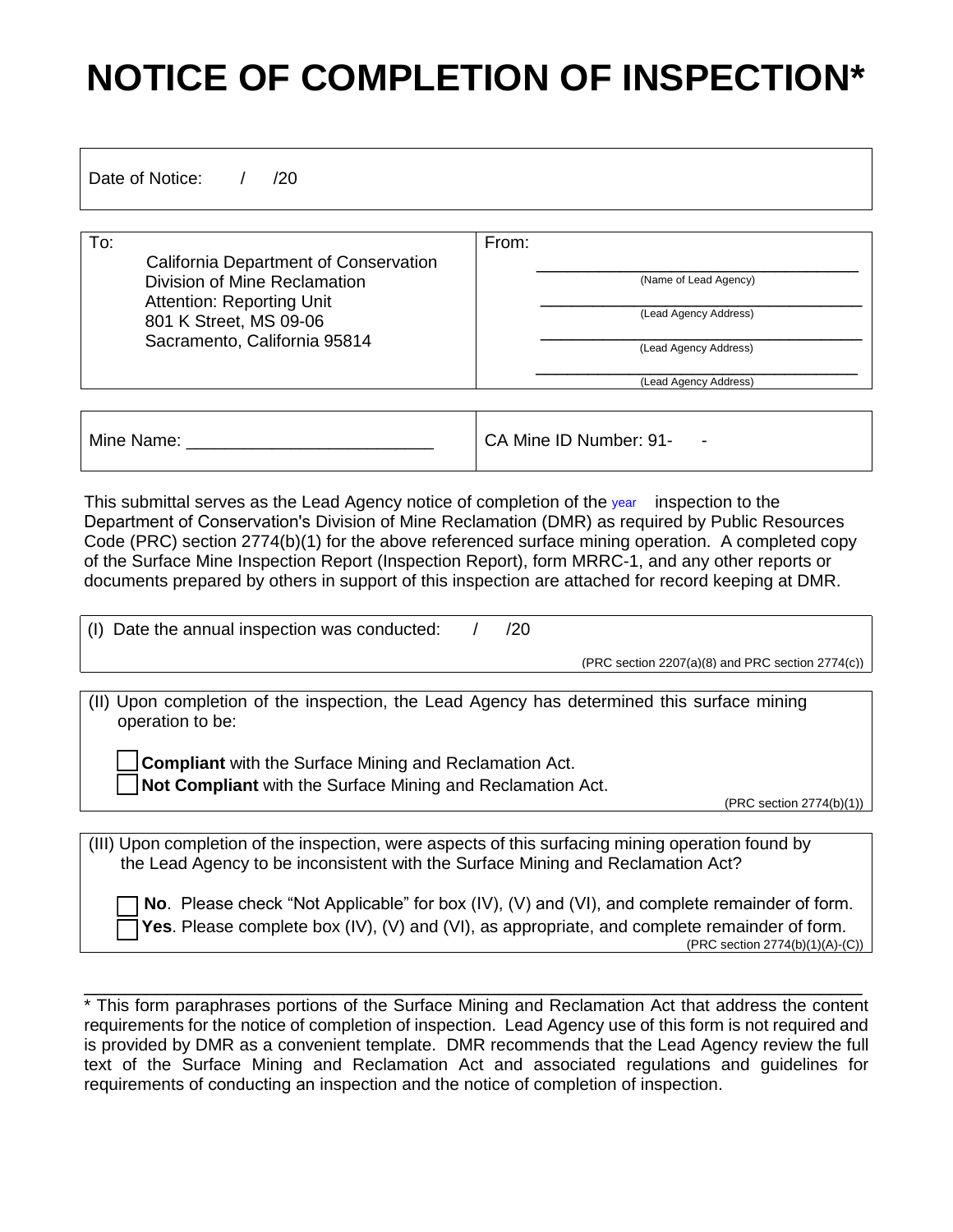$/$   $/20$ CA Mine ID Number: 91-Page 2 of 4

| (IV) The following aspects of this surface mining operation were found by the Lead Agency to<br>be inconsistent with the Surface Mining and Reclamation Act and were<br>corrected before submission of the Inspection Report to DMR:    |
|-----------------------------------------------------------------------------------------------------------------------------------------------------------------------------------------------------------------------------------------|
|                                                                                                                                                                                                                                         |
| $\Box$ Not Applicable<br>(PRC section 2774(b)(1)(A))                                                                                                                                                                                    |
|                                                                                                                                                                                                                                         |
| (V) The following aspects of this surface mining operation were found by the Lead Agency to be<br>inconsistent with the Surface Mining and Reclamation Act and were not<br>corrected before submission of the Inspection Report to DMR: |
| (Box (V) must be completed if aspects remain that were not corrected prior to submission of the Inspection Report.)                                                                                                                     |
| $\Box$ Not Applicable<br>(PRC section 2774(b)(1)(B))                                                                                                                                                                                    |
|                                                                                                                                                                                                                                         |
| (VI) The following statement describes the Lead Agency's intended response to any aspects of                                                                                                                                            |

this surface mining operation found to be inconsistent with the Surface Mining and Reclamation Act but were not corrected before submission of the Inspection Report to DMR:

(*Box (VI) must be completed if aspects remain that were not corrected prior to submission of the Inspection Report.)* ☐ Not Applicable

(PRC section 2774(b)(1)(C))

| (VII) Does this surface mining operation have a review of its reclamation plan, financial assurances, or |
|----------------------------------------------------------------------------------------------------------|
| interim management plan pending before the Lead Agency under PRC section 2770(b) or (h)?                 |
| Yes   No                                                                                                 |

(PRC section 2774(b)(2))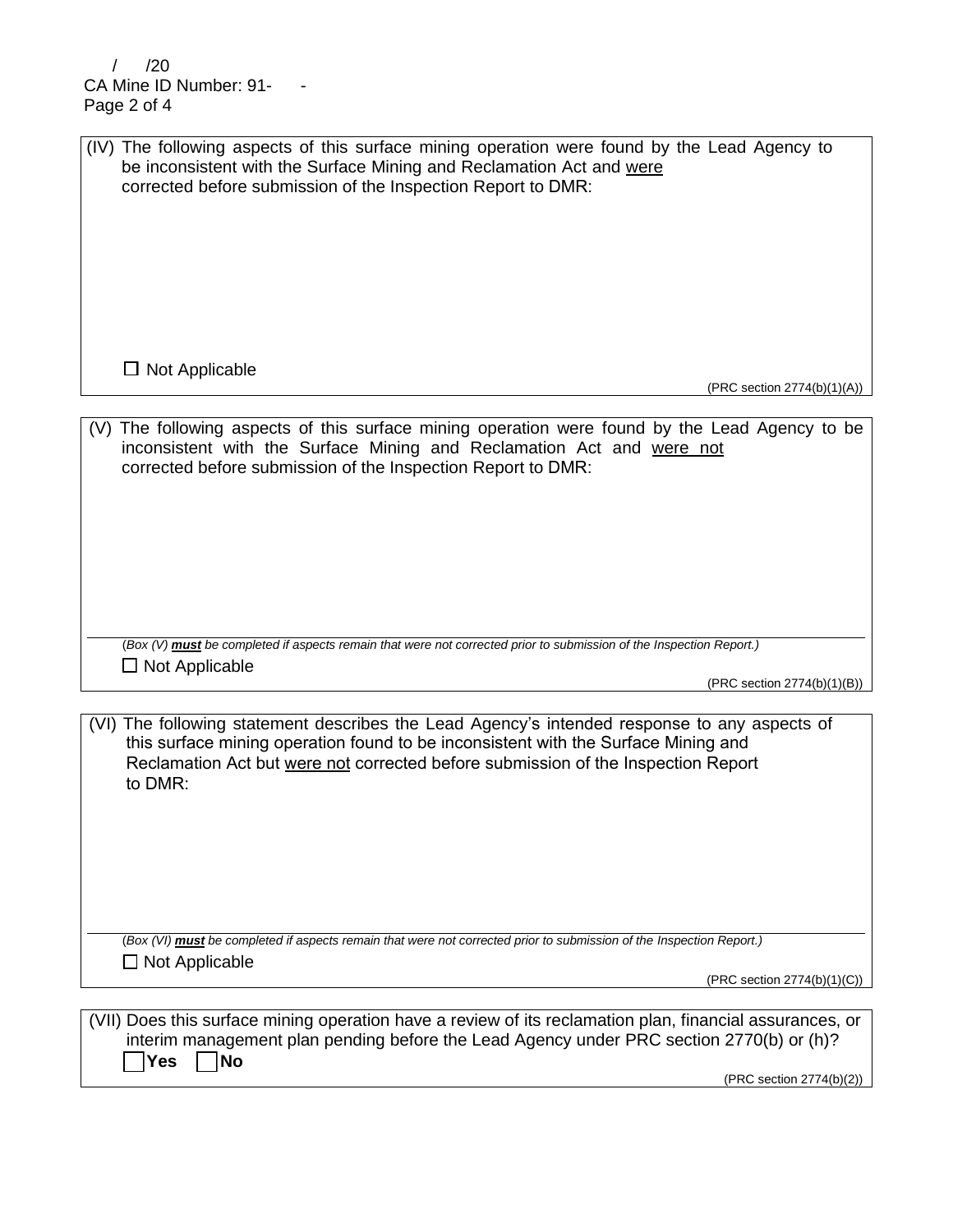$/ 70$ CA Mine ID Number: 91-Page 3 of 4

☐ **Yes** ☐ **No**

| (VIII) Does this surface mining operation have an appeal of its reclamation plan, financial assurances, |
|---------------------------------------------------------------------------------------------------------|
| or interim management plan pending before the State Mining and Geology Board or the Lead                |
| Agency governing body under PRC section 2770(e) or (h)?                                                 |

(PRC section 2774(b)(2))

| Public Resources Code section 2774(b): |  |  |  |  |  |
|----------------------------------------|--|--|--|--|--|
|----------------------------------------|--|--|--|--|--|

- (1) The lead agency shall cause surface mining operations to be inspected in intervals of no more than 12 months, solely to determine whether the surface mining operation is in compliance with this chapter. The lead agency shall cause an inspection to be conducted by a statelicensed geologist, state-licensed civil engineer, state-licensed landscape architect, statelicensed forester, or a qualified lead agency employee who has not been employed by the surface mining operation being inspected in any capacity during the previous 12 months, except that a qualified lead agency employee may inspect surface mining operations conducted by the local agency. All inspections shall be conducted using a form developed by the department and approved by the board that includes the professional licensing and disciplinary information of the person who conducted the inspection. The operator shall be solely responsible for the reasonable cost of the inspection. The lead agency shall provide a notice of completion of inspection to the director within 90 days of conducting the inspection. The notice shall contain a statement regarding the surface mining operation's compliance with this chapter and a copy of the completed inspection form, and shall specify, as applicable, all of the following:
	- (A) Aspects of the surface mining operation, if any, that were found to be inconsistent with this chapter but were corrected before the submission of the inspection form to the director.
	- (B) Aspects of the surface mining operation, if any, that were found to be inconsistent with this chapter but were not corrected before the submission of the inspection form to the director.
	- (C) A statement describing the lead agency's intended response to any aspects of the surface mining operation found to be inconsistent with this chapter but were not corrected before the submission of the inspection form to the director.
- (2) If the surface mining operation has a review of its reclamation plan, financial assurances, or an interim management plan pending under subdivision (b) or (h) of Section 2770, or an appeal pending before the board or lead agency governing body under subdivision (e) or (h) of Section 2770, the notice shall so indicate. The lead agency shall forward to the operator a copy of the notice, a copy of the completed inspection form, and any supporting documentation, including, but not limited to, any inspection report prepared by the geologist, civil engineer, landscape architect, forester, or qualified lead agency employee who conducted the inspection.

| (IX) Lead Agency Representative Signature:                       |                          |
|------------------------------------------------------------------|--------------------------|
|                                                                  |                          |
| (please print)<br>Title: <u>________________________________</u> | PRC section 2774(b)(1))  |
| CC:<br>(Surface Mine Operator)                                   | (PRC section 2774(b)(2)) |